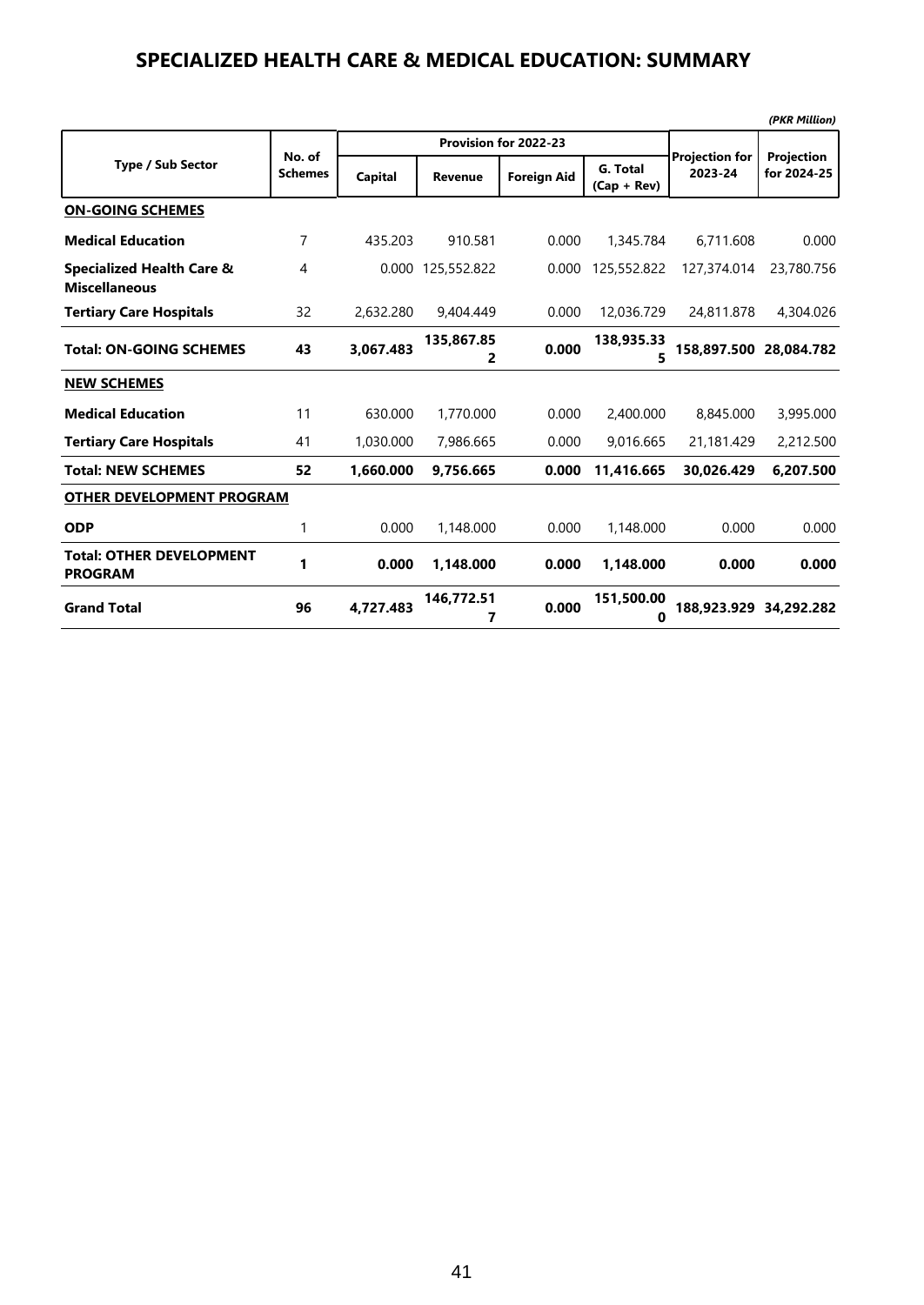|                 |                                                                                                                                                                                                       |             |                 |         |                               |                |                                    |            | (PKR Million)              |
|-----------------|-------------------------------------------------------------------------------------------------------------------------------------------------------------------------------------------------------|-------------|-----------------|---------|-------------------------------|----------------|------------------------------------|------------|----------------------------|
| <b>GS</b><br>No | <b>Scheme Information</b><br>Scheme ID / Approval Date / Location                                                                                                                                     | Est. Cost   | Accum.<br>Exp.  |         | Provision for 2022-23<br>Rev. | <b>G.Total</b> | <b>MTDF Projections</b><br>2023-24 | 2024-25    | Throw fwd<br><b>Beyond</b> |
|                 |                                                                                                                                                                                                       |             | <b>June, 22</b> | Cap.    |                               | (Cap.+Rev.)    |                                    |            | June, 2025                 |
| $\mathbf{1}$    | $\overline{2}$                                                                                                                                                                                        | 3           | 4               | 5       | 6                             | 7              | 8                                  | 9          | 10                         |
|                 | <b>ON-GOING SCHEMES</b>                                                                                                                                                                               |             |                 |         |                               |                |                                    |            |                            |
|                 | <b>Medical Education</b>                                                                                                                                                                              |             |                 |         |                               |                |                                    |            |                            |
| 385             | <b>Establishment of Nawaz Sharif Medical</b><br>College, University of Guirat and<br>Uplifting of Aziz Bhatti Shaheed DHQ as<br><b>Teaching Hospital, Guirat</b><br>01130800015 / 05-03-2012 / Gujrat | 3,190.181   | 2,761.068       | 0.000   | 479.746                       | 479.746        | 0.000                              | 0.000      | 0.000                      |
| 386             | <b>Establishment of Fatima Jinnah Institute</b><br>of Dental Sciences, Jubilee Town,<br>Lahore<br>01190900029 / 12-08-2013 / Lahore                                                                   | 3,347.358   | 790.967         | 329.728 | 200.000                       | 529.728        | 2,026.663                          | 0.000      | 0.000                      |
| 387             | <b>Establishment of University of Child</b><br><b>Health Sciences at Lahore</b><br>01191902266 / 15-02-2022 / Lahore                                                                                  | 8,386.093   | 500.000         | 0.000   | 100.000                       | 100.000        | 3,560.000                          | 0.000      | 0.000                      |
| 388             | <b>Establishment of KEMU Campus at</b><br>Muridkey (PC-II)<br>01211400627 / 03-06-2015 /<br>Sheikhupura                                                                                               | 145.235     | 124.091         | 0.000   | 21.144                        | 21.144         | 0.000                              | 0.000      | 0.000                      |
| 389             | <b>Establishment of Dental College at</b><br><b>QAMC Bahawalpur</b><br>01022154446 / 14-01-2022 /<br><b>Bahawalpur</b>                                                                                | 239.830     | 140.000         | 0.000   | 99.830                        | 99.830         | 0.000                              | 0.000      | 0.000                      |
| 390             | <b>Establishment of Medical College at</b><br><b>Bahawalnagar (under Revision)</b><br>01011400016 / 27-08-2014 /<br>Bahawalnagar                                                                      | 2,345.768   | 551.853         | 50.000  | 0.000                         | 50.000         | 1,124.945                          | 0.000      | 0.000                      |
| 391             | Up gradation of Nursing Schools into<br>Nursing Colleges in Punjab (DHQ<br>Hospital, Chakwal)<br>01372101837 / 29-10-2021 / Punjab                                                                    | 194.573     | 129.317         | 55.475  | 9.861                         | 65.336         | 0.000                              | 0.000      | 0.000                      |
|                 | <b>Total: Medical Education</b>                                                                                                                                                                       | 17,849.038  | 4,997.296       | 435.203 | 910.581                       | 1.345.784      | 6,711.608                          | 0.000      | 0.000                      |
|                 | <b>Specialized Health Care &amp;</b><br><b>Miscellaneous</b>                                                                                                                                          |             |                 |         |                               |                |                                    |            |                            |
| 392             | <b>Establishment of 100 Bedded Mother</b><br>and Child Hospital, Murree (in<br><b>Collaboration with Federal Government)</b><br>01291700032 / 20-06-2017 / Rawalpindi                                 | 4,157.511   | 600.000         | 0.000   | 50.000                        | 50.000         | 1,728.755                          | 1,778.756  | 0.000                      |
| 393             | <b>Strategic Management Unit in SH&amp;MED</b><br>including Internal Policy and Monitoring<br>Unit .<br>01371600561 / 15-07-2016 / Punjab                                                             | 369.564     | 124.305         | 0.000   | 100.000                       | 100.000        | 145.259                            | 0.000      | 0.000                      |
| 394             | <b>Hospital Management Information</b><br>System Integrated with Universal Health<br>Insurance - HMIS - UHI<br>01372101841 / 10-08-2021 / Punjab                                                      | 93.439      | 33.617          | 0.000   | 59.822                        | 59.822         | 0.000                              | 0.000      | 0.000                      |
| 395             | Implementation of Universal Health<br>Coverage under Health Insurance<br>Program in Punjab<br>01372102410 / 22-09-2021 / Punjab                                                                       | 332,845.000 | 60,000.000      |         | 0.000 125,343.00<br>0         | 125,343.000    | 125,500.000                        | 22,002.000 | 0.000                      |
|                 | <b>Total: Specialized Health Care &amp;</b><br><b>Miscellaneous</b>                                                                                                                                   | 337,465.514 | 60,757.922      |         | 0.000 125,552.82<br>2         |                | 125,552.822 127,374.014            | 23,780.756 | 0.000                      |
|                 | <b>Tertiary Care Hospitals</b>                                                                                                                                                                        |             |                 |         |                               |                |                                    |            |                            |
| 396             | Institute of Urology & Transplantation<br>Rawalpindi (Under Revision)<br>01290900042 / 30-06-2016 / Rawalpindi                                                                                        | 5,166.680   | 4,833.760       | 1.736   | 331.184                       | 332.920        | 0.000                              | 0.000      | 0.000                      |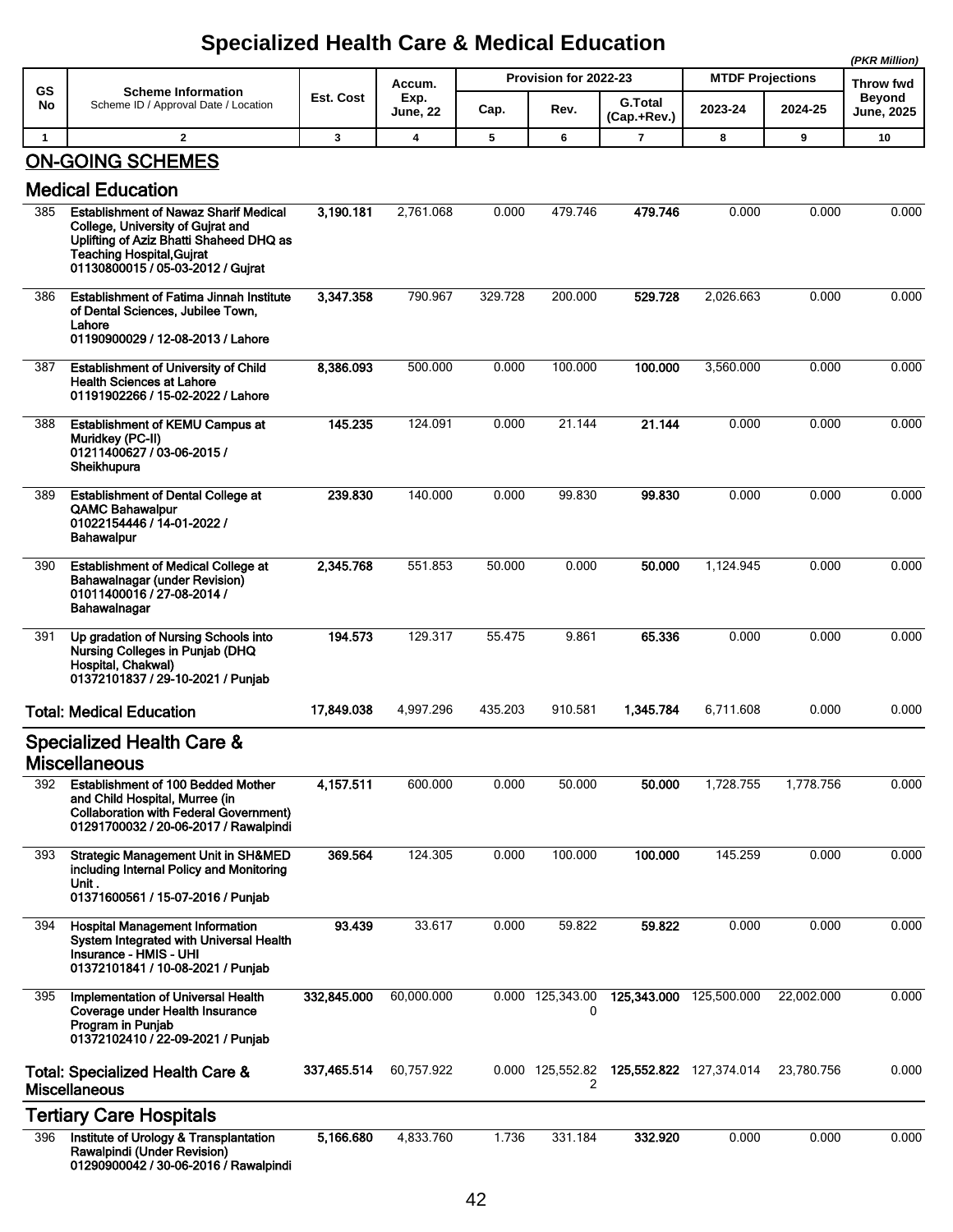|                     |                                                                                                                                                                                                              |              |                |             |                       |                               |                         |            | (PKR Million)              |
|---------------------|--------------------------------------------------------------------------------------------------------------------------------------------------------------------------------------------------------------|--------------|----------------|-------------|-----------------------|-------------------------------|-------------------------|------------|----------------------------|
| <b>GS</b>           | <b>Scheme Information</b>                                                                                                                                                                                    | Est. Cost    | Accum.<br>Exp. |             | Provision for 2022-23 |                               | <b>MTDF Projections</b> |            | Throw fwd<br><b>Beyond</b> |
| No                  | Scheme ID / Approval Date / Location                                                                                                                                                                         |              | June, 22       | Cap.        | Rev.                  | <b>G.Total</b><br>(Cap.+Rev.) | 2023-24                 | 2024-25    | <b>June, 2025</b>          |
| $\mathbf{1}$<br>397 | $\overline{2}$<br>Renovation / Improvement of DHQ<br>Hospital, Raja Bazar Rawalpindi<br>01291700681 / 05-01-2018 / Rawalpindi                                                                                | 3<br>374.864 | 4<br>345.321   | 5<br>27.038 | 6<br>2.505            | $\overline{7}$<br>29.543      | 8<br>0.000              | 9<br>0.000 | 10<br>0.000                |
| 398                 | Upgradation of SMH Govt.TB<br>Sanatorium Samli, Murree<br>01291902245 / 14-01-2020 / Rawalpindi                                                                                                              | 126.018      | 122.256        | 2.762       | 1.000                 | 3.762                         | 0.000                   | 0.000      | 0.000                      |
| 399                 | Programme for Revamping of<br><b>Emergencies of Tertiary Care Hospital in</b><br>Punjab (DHQ Teaching Hospital,<br>Rawalpindi)<br>01291954498 / 30-09-2019 / Rawalpindi                                      | 397.974      | 388.303        | 1.000       | 8.345                 | 9.345                         | 0.000                   | 0.000      | 0.000                      |
| 400                 | Provision of Whole Body Multi-Slice<br>Ultra-Fast CT Scanner for Acute Stroke<br>and Vascular Interventions at<br>Rawalpindi Institute of Cardiology,<br>Rawalpindi<br>01292105858 / 29-12-2021 / Rawalpindi | 480.000      | 400.000        | 0.000       | 80.000                | 80,000                        | 0.000                   | 0.000      | 0.000                      |
| 401                 | Provision of Missing Specialities for<br>Upgradation of DHQ Hospital to<br>Teaching Hospital, Gujranwala.<br>01121400289 / 30-06-2016 / Gujranwala                                                           | 6,720.129    | 6,720.129      | 1.000       | 489.029               | 490.029                       | 0.000                   | 0.000      | 0.000                      |
| 402                 | Establishment of 250-Bedded-Mother &<br>Child Hospital, Sialkot (50:50 Cost<br>Sharing)<br>01172054120 / 01-02-2021 / Sialkot                                                                                | 5,034.000    | 2,517.000      | 0.000       | 1.000                 | 1.000                         | 2,516.000               | 0.000      | 0.000                      |
| 403                 | Establishment of Mother & Child Block in<br>Sir Ganga Ram Hospital, Lahore<br>01191901919 / 29-11-2019 / Lahore                                                                                              | 8,534.397    | 5,815.135      | 730.000     | 838.464               | 1,568.464                     | 1,741.115               | 0.000      | 0.000                      |
| 404                 | Establishment of 1,000 Bedded General<br>Hospital in Lahore (Phase-I)<br>01192101847 / 21-01-2022 / Lahore                                                                                                   | 7,552.562    | 2,000.000      | 0.000       | 200.000               | 200.000                       | 1,500.000               | 2,052.562  | 1,800.000                  |
| 405                 | Renovation and Up gradation of Urology<br>Department at SIMS/Services Hospital,<br>Lahore<br>01192101854 / 10-08-2021 / Lahore                                                                               | 73.242       | 62.653         | 10.589      | 0.000                 | 10.589                        | 0.000                   | 0.000      | 0.000                      |
| 406                 | Improvement of Punjab Institute of<br><b>Mental Health Lahore</b><br>01192101940 / 10-08-2021 / Lahore                                                                                                       | 403.282      | 150.616        | 215.009     | 37.657                | 252.666                       | 0.000                   | 0.000      | 0.000                      |
| 407                 | <b>Construction of Private Rooms in</b><br>Services Hospital, Lahore<br>01192102409 / 10-08-2021 / Lahore                                                                                                    | 200.000      | 85.823         | 20.000      | 0.000                 | 20.000                        | 0.000                   | 0.000      | 0.000                      |
| 408                 | Purchase of Linear Accelerator with<br><b>Allied Facilities for Oncology</b><br>Department, Jinnah Hospital, Lahore<br>01192105782 / 26-11-2021 / Lahore                                                     | 1,008.200    | 840.000        | 0.000       | 200.000               | 200.000                       | 0.000                   | 0.000      | 0.000                      |
| 409                 | <b>Establishment of Paeds Burn Centre at</b><br><b>Children Hospital, Lahore</b><br>01192107079 / 10-08-2021 / Lahore                                                                                        | 438.149      | 100.000        | 180.101     | 188.618               | 368.719                       | 0.000                   | 0.000      | 0.000                      |
| 410                 | Up-gradation of Skill Lab at SIMS /<br>Services Hospital, Lahore.<br>01192107888 / 10-08-2021 / Lahore                                                                                                       | 394.900      | 0.000          | 0.000       | 79.313                | 79.313                        | 0.000                   | 0.000      | 0.000                      |
| 411                 | <b>Upgradation of Emergency Operation</b><br>Theaters / Radiology /Laundry &<br>pathology Department Lady Willingdon<br>hospital, Lahore<br>01192102197 / 14-01-2022 / Lahore                                | 425.740      | 200.000        | 0.000       | 225.740               | 225.740                       | 0.000                   | 0.000      | 0.000                      |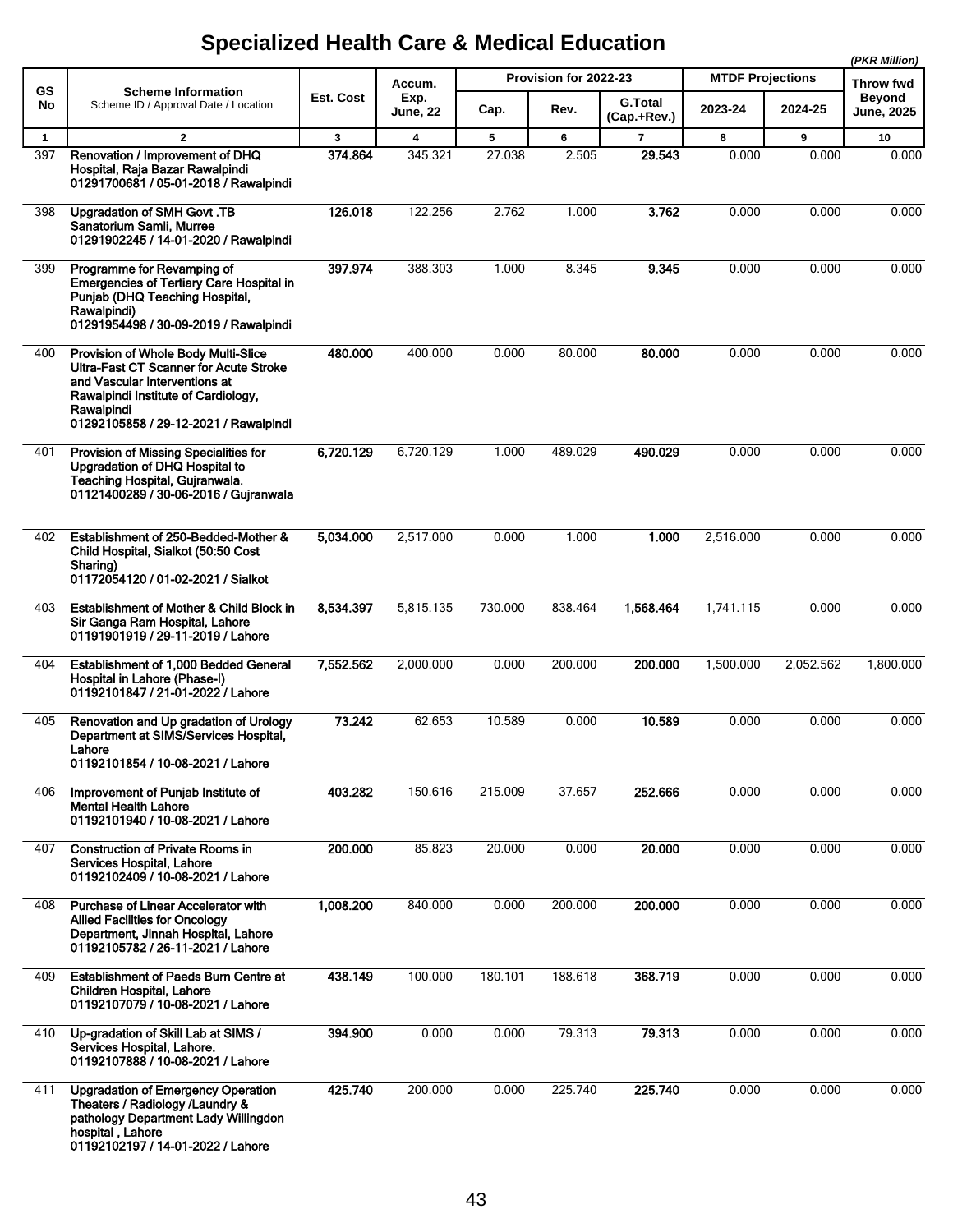|              |                                                                                                                                                                                                  |           |                         |         |                       |                               |                         |           | (PKR Million)                      |  |
|--------------|--------------------------------------------------------------------------------------------------------------------------------------------------------------------------------------------------|-----------|-------------------------|---------|-----------------------|-------------------------------|-------------------------|-----------|------------------------------------|--|
| <b>GS</b>    | <b>Scheme Information</b>                                                                                                                                                                        |           | Accum.                  |         | Provision for 2022-23 |                               | <b>MTDF Projections</b> |           | Throw fwd                          |  |
| No           | Scheme ID / Approval Date / Location                                                                                                                                                             | Est. Cost | Exp.<br><b>June, 22</b> | Cap.    | Rev.                  | <b>G.Total</b><br>(Cap.+Rev.) | 2023-24                 | 2024-25   | <b>Beyond</b><br><b>June, 2025</b> |  |
| $\mathbf{1}$ | $\overline{2}$                                                                                                                                                                                   | 3         | $\overline{\mathbf{4}}$ | 5       | 6                     | $\overline{7}$                | 8                       | 9         | 10                                 |  |
| 412          | Purchase of Linear Accelerator with<br><b>Allied Facilities for Oncology</b><br>Department, Mayo Hospital, Lahore<br>01192102202 / 10-02-2022 / Lahore                                           | 875.000   | 875.000                 | 0.000   | 175.000               | 175.000                       | 0.000                   | 0.000     | 0.000                              |  |
| 413          | Purchase of 1.5 Tesla MRI and 128 Slice<br>CT Scan for Radiology Department of<br><b>Lahore General Hospital Lahore</b><br>01192154569 / 21-02-2022 / Lahore                                     | 630.000   | 525.000                 | 0.000   | 105.000               | 105.000                       | 0.000                   | 0.000     | 0.000                              |  |
| 414          | <b>Establishment of Emergency and</b><br>Trauma Center at Jinnah Hospital,<br>Lahore<br>01192154085 / 17-03-2022 / Lahore                                                                        | 7,951.129 | 2,000.000               | 0.000   | 300.000               | 300.000                       | 2,000.000               | 2,251.464 | 1,399.665                          |  |
| 415          | Provision of Missing Specialities for<br>Upgradation of DHQ Hospital to<br><b>Teaching Hospital, Sahiwal</b><br>01361300154 / 15-10-2014 / Sahiwal                                               | 7,090.991 | 6,065.059               | 1.000   | 1,181.305             | 1,182.305                     | 0.000                   | 0.000     | 0.000                              |  |
| 416          | <b>Expansion of CPE Institute of</b><br>Cardiology, Multan (Construction of New<br><b>OPD &amp; Inpatient Block)</b><br>01240300001 / 11-11-2015 / Multan                                        | 3,146.494 | 2,305.089               | 305.041 | 1,290.461             | 1,595.502                     | 0.000                   | 0.000     | 0.000                              |  |
| 417          | <b>Establishment of Tertiary Care hospital</b><br>(Nishtar -II) Multan<br>01241954495 / 20-08-2019 / Multan                                                                                      | 9,450.450 | 6,050.000               | 0.000   | 1,538.465             | 1,538.465                     | 1,861.985               | 0.000     | 0.000                              |  |
| 418          | Provision of PET Scan and Cyclotron<br>Machine at Nishtar Hospital, Multan<br>01242101910 / 12-11-2021 / Multan                                                                                  | 1,000.000 | 1,000.000               | 0.000   | 200.000               | 200.000                       | 0.000                   | 0.000     | 0.000                              |  |
| 419          | Establishment of 200 Bedded Mother &<br>Child Hospital at Ghalla Godam Multan<br>01242054414 / 07-04-2021 / Multan                                                                               | 4,379.647 | 937.000                 | 200.000 | 0.000                 | 200.000                       | 3,242.647               | 0.000     | 0.000                              |  |
| 420          | Establishment of Dera Ghazi Khan<br>Institute of Cardiology<br>01041901932 / 09-08-2019 / Dera Ghazi<br>Khan                                                                                     | 4,285.398 | 3.885.000               | 0.000   | 400.398               | 400.398                       | 0.000                   | 0.000     | 0.000                              |  |
| 421          | Establishment of Mother & Child Block,<br>Teaching Hospital, DG khan<br>01042001704 / 11-12-2020 / Dera Ghazi<br>Khan                                                                            | 3,646.660 | 799.999                 | 300.000 | 0.000                 | 300.000                       | 2,546.661               | 0.000     | 0.000                              |  |
| 422          | <b>Establishment of Emergency and OPD</b><br>Block Teaching Hospital, D G Khan<br>01042101876 / 17-09-2021 / Dera Ghazi<br>Khan                                                                  | 3,933.154 | 300.000                 | 100.000 | 0.000                 | 100.000                       | 3,533.154               | 0.000     | 0.000                              |  |
| 423          | Upgradation of Thalassemia Unit & Bone<br>Marrow Transplant Centre at B.V.<br>Hospital, Bahawalpur<br>01020900031 / 11-02-2014 /<br><b>Bahawalpur</b>                                            | 1,890.521 | 531.880                 | 353.172 | 1,005.469             | 1,358.641                     | 0.000                   | 0.000     | 0.000                              |  |
| 424          | Provision of Missing Facilities and<br><b>Upgradation of Electricity System at</b><br>Sheikh Zayed Medical College /<br>Hospital, Rahim Yar Khan<br>01031800247 / 14-01-2020 / Rahim Yar<br>Khan | 304.479   | 102.222                 | 177.830 | 24.427                | 202.257                       | 0.000                   | 0.000     | 0.000                              |  |
| 425          | <b>Establishment of Teaching Hospital</b><br>(Sheikh Zayed-II) Rahim Yar Khan<br>01031901353 / 18-12-2020 / Rahim Yar<br>Khan                                                                    | 7,066.900 | 2,800.000               | 0.000   | 100.000               | 100.000                       | 4,166.900               | 0.000     | 0.000                              |  |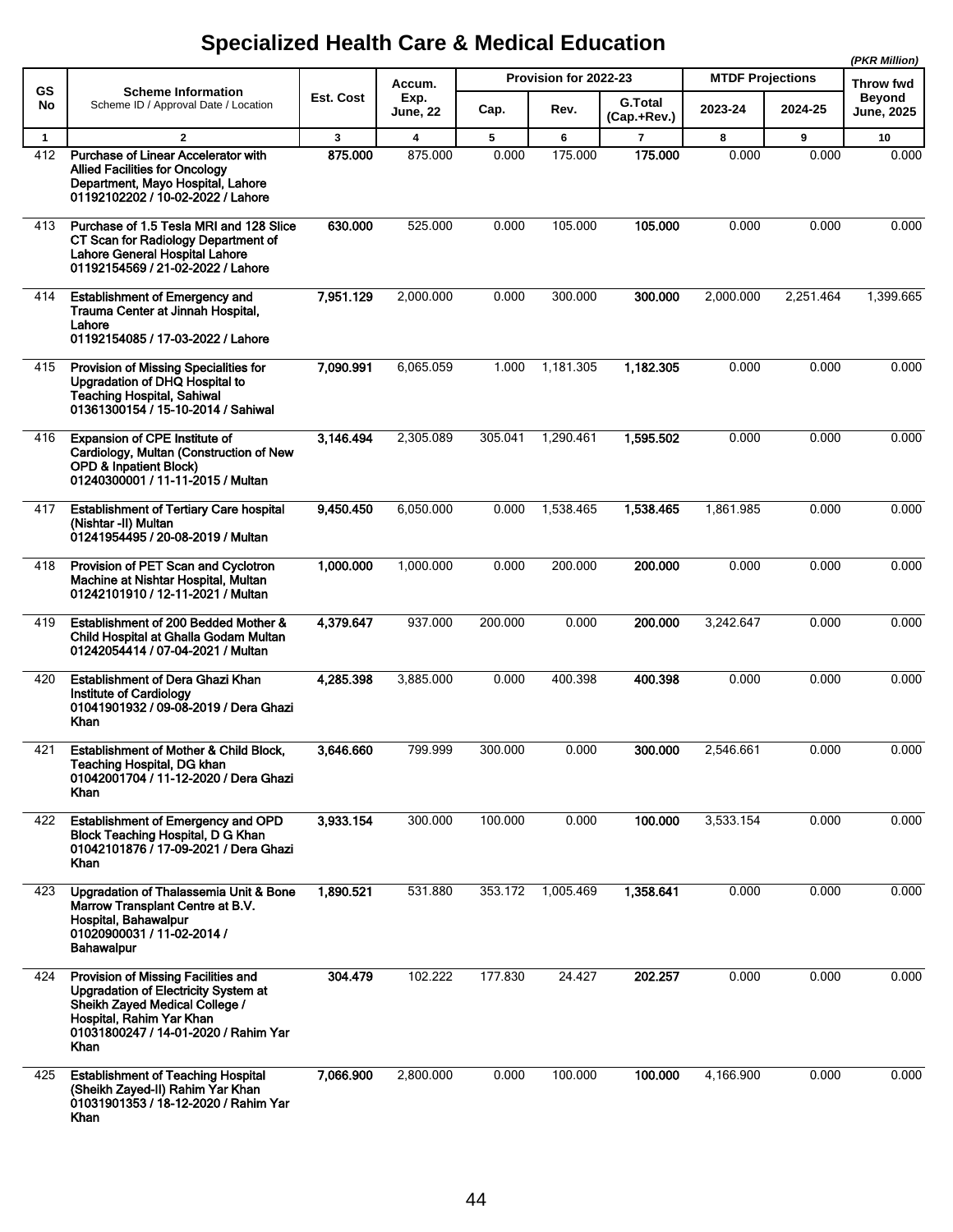|              |                                                                                                                                                                                                                        |            | Accum.                  |               | Provision for 2022-23     |                               | <b>MTDF Projections</b> |            | (PKR Million)<br>Throw fwd  |
|--------------|------------------------------------------------------------------------------------------------------------------------------------------------------------------------------------------------------------------------|------------|-------------------------|---------------|---------------------------|-------------------------------|-------------------------|------------|-----------------------------|
| GS<br>No     | <b>Scheme Information</b><br>Scheme ID / Approval Date / Location                                                                                                                                                      | Est. Cost  | Exp.<br>June, 22        | Cap.          | Rev.                      | <b>G.Total</b><br>(Cap.+Rev.) | 2023-24                 | 2024-25    | <b>Beyond</b><br>June, 2025 |
| $\mathbf{1}$ | $\overline{2}$                                                                                                                                                                                                         | 3          | $\overline{\mathbf{4}}$ | 5             | 6                         | $\overline{7}$                | 8                       | 9          | 10                          |
| 426          | Programme for Revamping of<br><b>Emergencies of Tertiary Care Hospital in</b><br>Punjab (Sheikh Zayed Hospital,<br>R.Y.Khan)<br>01031954495 / 30-09-2019 / Rahim Yar<br>Khan                                           | 371.766    | 364.695                 | 6.002         | 1.069                     | 7.071                         | 0.000                   | 0.000      | 0.000                       |
| 427          | Pilot Program for Hub & Spoke Model at<br>Zahir Pir, Rahim Yar Khan<br>01032101877 / 21-05-2021 / Rahim Yar<br>Khan                                                                                                    | 2,603.416  | 500.000                 | 0.000         | 400.000                   | 400.000                       | 1,703.416               | 0.000      | 0.000                       |
|              | <b>Total: Tertiary Care Hospitals</b>                                                                                                                                                                                  | 95,956.142 | 53,621.940              | 2,632.280     | 9,404.449                 | 12,036.729                    | 24,811.878              | 4,304.026  | 3,199.665                   |
|              | <b>Total: ON-GOING SCHEMES</b>                                                                                                                                                                                         |            | 451,270.694 119,377.158 |               | 3,067.483 135,867.85<br>2 | 138,935.335                   | 158,897.500             | 28,084.782 | 3,199.665                   |
|              | <b>NEW SCHEMES</b>                                                                                                                                                                                                     |            |                         |               |                           |                               |                         |            |                             |
|              | <b>Medical Education</b>                                                                                                                                                                                               |            |                         |               |                           |                               |                         |            |                             |
| 428          | <b>Construction of Hostel for Students of</b><br>Rawalpindi Medical University,<br>Rawalpindi<br>01382201645 / Un-Approved /<br>Rawalpindi                                                                             | 290.000    | 0.000                   | 50.000        | 0.000                     | 50.000                        | 240.000                 | 0.000      | 0.000                       |
| 429          | <b>Establishment of Narowal Medical</b><br>College Phase-I (Purchase of Land)<br>01162202179 / Un-Approved / Narowal                                                                                                   | 500.000    | 0.000                   | 0.000         | 200.000                   | 200.000                       | 300.000                 | 0.000      | 0.000                       |
| 430          | <b>Construction of Pedestrian Overhead</b><br>Bridge between Boys Hostel (Mcleod<br>Road) and Mayo Hospital (Urology<br>Department) at King Edward Medical<br>University, Lahore<br>01192201669 / Un-Approved / Lahore | 50.000     | 0.000                   | 50.000        | 0.000                     | 50.000                        | 0.000                   | 0.000      | 0.000                       |
| 431          | <b>Establishment of Nursing University at</b><br><b>PKLI</b><br>01192202211 / Un-Approved / Lahore                                                                                                                     | 3,500,000  | 0.000                   | 0.000         | 1,000.000                 | 1,000.000                     | 2,500.000               | 0.000      | 0.000                       |
| 432          | <b>Establishment of Medical College at</b><br>Okara<br>01342202850 / Un-Approved / Okara                                                                                                                               | 5,000.000  | 0.000                   | 5.000         | 0.000                     | 5.000                         | 2,000.000               | 2,995.000  | 0.000                       |
| 433          | Program for Renovation / Rehabilitation<br>of Hostels of Public Sector Medical<br><b>Colleges in Punjab</b><br>01372201086 / Un-Approved / Punjab                                                                      | 2,000.000  | 0.000                   | 100.000       | 100.000                   | 200.000                       | 1,800.000               | 0.000      | 0.000                       |
| 434          | Program for Provision of Missing<br>Facilities in Newly Upgraded Colleges of<br><b>Nursing in Punjab</b><br>01372201596 / Un-Approved / Punjab                                                                         | 2,500.000  | 0.000                   | 200.000       | 200.000                   | 400.000                       | 1,100.000               | 1,000.000  | 0.000                       |
| 435          | <b>Restructuring of Punjab Medical Faculty</b><br>& Allied Health School of Paramedics<br>01372202180 / Un-Approved / Punjab                                                                                           | 400.000    | 0.000                   | 0.000         | 145.000                   | 145.000                       | 255.000                 | 0.000      | 0.000                       |
| 436          | <b>Faculty Development Program for</b><br><b>Medical Education Institutions of</b><br><b>SHC&amp;ME Department</b><br>01372202181 / Un-Approved / Punjab                                                               | 200.000    | 0.000                   | 0.000         | 50.000                    | 50.000                        | 150.000                 | 0.000      | 0.000                       |
| 437          | Renovation of Nursing Hostels of<br><b>Nursing Schools / Colleges</b><br>01372202210 / Un-Approved / Punjab                                                                                                            | 400.000    | 0.000                   | 75.000        | 25.000                    | 100.000                       | 300.000                 | 0.000      | 0.000                       |
| 438          | Program for Construction of Hostels in<br><b>Public Sector Medical Colleges</b><br>01372202293 / Un-Approved / Punjab                                                                                                  | 400.000    | 0.000                   | 150.000       | 50.000                    | 200.000                       | 200.000                 | 0.000      | 0.000                       |
|              | <b>Total: Medical Education</b>                                                                                                                                                                                        | 15,240.000 | 0.000                   | 630.000<br>45 | 1,770.000                 | 2,400.000                     | 8,845.000               | 3,995.000  | 0.000                       |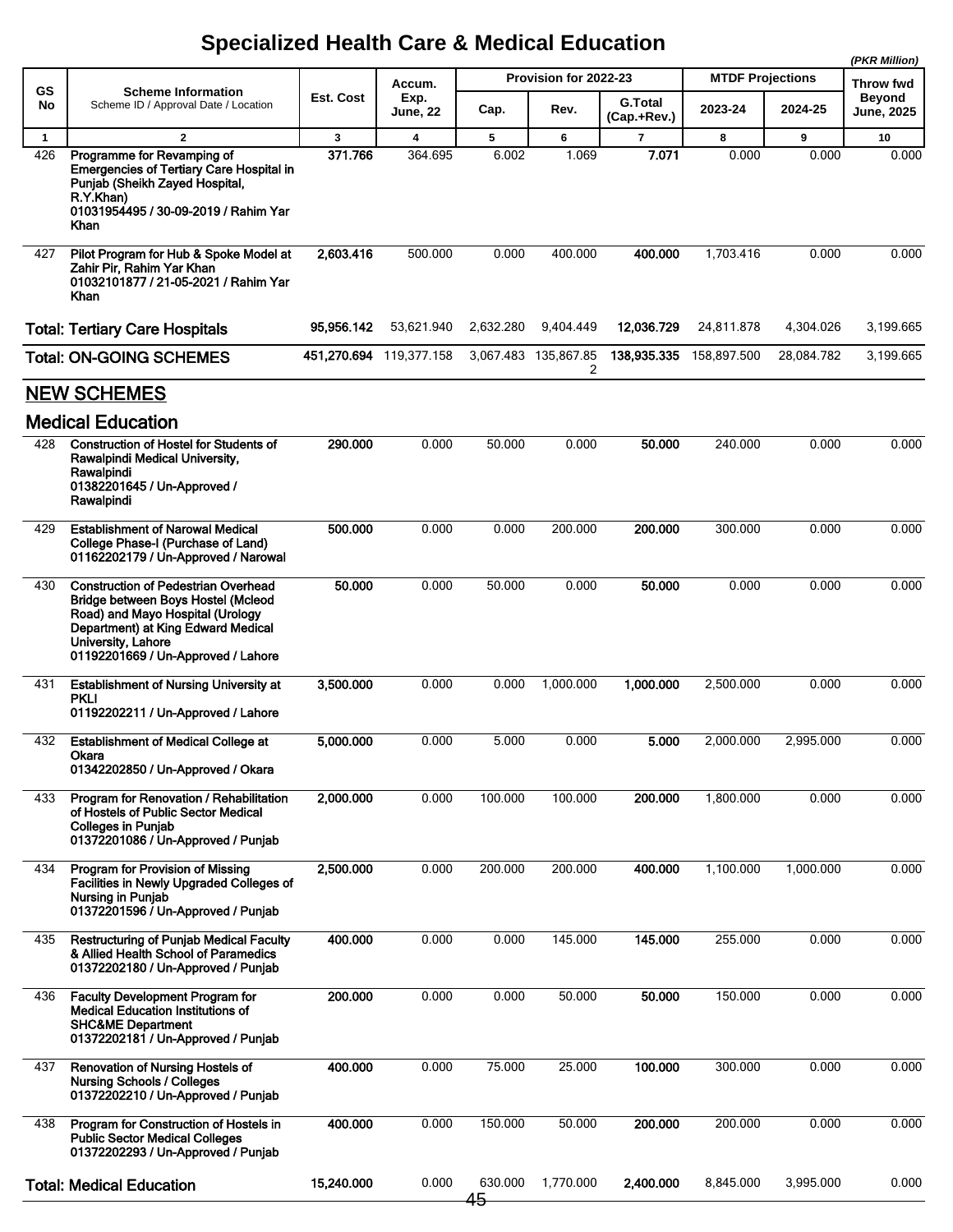|              |                                                                                                                                                                                                                                                                                                    |           |                         |         |                       |                               |                         |         | (PKR Million)               |
|--------------|----------------------------------------------------------------------------------------------------------------------------------------------------------------------------------------------------------------------------------------------------------------------------------------------------|-----------|-------------------------|---------|-----------------------|-------------------------------|-------------------------|---------|-----------------------------|
| GS           | <b>Scheme Information</b>                                                                                                                                                                                                                                                                          |           | Accum.                  |         | Provision for 2022-23 |                               | <b>MTDF Projections</b> |         | Throw fwd                   |
| No           | Scheme ID / Approval Date / Location                                                                                                                                                                                                                                                               | Est. Cost | Exp.<br><b>June, 22</b> | Cap.    | Rev.                  | <b>G.Total</b><br>(Cap.+Rev.) | 2023-24                 | 2024-25 | Beyond<br><b>June, 2025</b> |
| $\mathbf{1}$ | $\overline{2}$                                                                                                                                                                                                                                                                                     | 3         | $\boldsymbol{4}$        | 5       | 6                     | $\overline{7}$                | 8                       | 9       | 10                          |
|              | <b>Tertiary Care Hospitals</b>                                                                                                                                                                                                                                                                     |           |                         |         |                       |                               |                         |         |                             |
| 439          | Strategic Transformation / Revamping of<br>Old Block of DHQ Hospital Faisalabad<br>including Pediatric, Emergency Ward,<br>Gynae Ward & Obstetric Ward, Neuro<br>Surgery Ward and Medical Ward in<br>existing Building of DHQ Hospital,<br>Faisalabad<br>01092201648 / Un-Approved /<br>Faisalabad | 1,250.000 | 0.000                   | 200.000 | 0.000                 | 200.000                       | 637.500                 | 412.500 | 0.000                       |
| 440          | Increasing the Capacity from 100 to 200<br>Beds and addition of one Cath Lab<br>Wazirabad Institute of Cardiology,<br>Wazirabad<br>01122201660 / Un-Approved /<br>Gujranwala                                                                                                                       | 200.000   | 0.000                   | 0.000   | 200.000               | 200.000                       | 0.000                   | 0.000   | 0.000                       |
| 441          | Program for Strategic Transformation /<br>Revamping of Old Blocks of Aziz Bhatti<br><b>Shaheed Hospital Gurjat</b><br>01132202236 / Un-Approved / Gujrat                                                                                                                                           | 400.000   | 0.000                   | 0.000   | 100.000               | 100.000                       | 300.000                 | 0.000   | 0.000                       |
| 442          | Program for Strategic Transformation /<br>Revamping of OPD of Allama Iqbal<br><b>Memorial Hospital, Sialkot</b><br>01172202235 / Un-Approved / Sialkot                                                                                                                                             | 400.000   | 0.000                   | 0.000   | 100.000               | 100.000                       | 300.000                 | 0.000   | 0.000                       |
| 443          | <b>Purchase of Electro-Medical Equipment</b><br>for Various Operation Theaters, Mayo<br>Hospital, Lahore<br>01192201650 / Un-Approved / Lahore                                                                                                                                                     | 346,400   | 0.000                   | 0.000   | 200.000               | 200.000                       | 146.400                 | 0.000   | 0.000                       |
| 444          | <b>Upgradation of Hospital Management</b><br>Information System and Establishment<br>of Neuro Interventional Suits SIMS /<br>SHL, Lahore<br>01192201651 / Un-Approved / Lahore                                                                                                                     | 400.000   | 0.000                   | 0.000   | 200.000               | 200.000                       | 200.000                 | 0.000   | 0.000                       |
| 445          | <b>Upgradation of Conventional</b><br><b>Operational Theatres into Modular</b><br><b>Operation Theatres (MOTs) PIC</b><br>Lahore<br>01192201652 / Un-Approved / Lahore                                                                                                                             | 399.600   | 0.000                   | 0.000   | 299.600               | 299.600                       | 100.000                 | 0.000   | 0.000                       |
| 446          | Replacement of two old Angiography<br>Machines in Punjab Institute of<br><b>Cardiology Lahore</b><br>01192201653 / Un-Approved / Lahore                                                                                                                                                            | 390,500   | 0.000                   | 0.000   | 200.000               | 200.000                       | 190.500                 | 0.000   | 0.000                       |
| 447          | Up-gradation of HVAC System /<br>Replacement of existing Chillers at the<br><b>Children's Hospital, Lahore</b><br>01192201655 / Un-Approved / Lahore                                                                                                                                               | 673.948   | 0.000                   | 400.000 | 0.000                 | 400.000                       | 273.948                 | 0.000   | 0.000                       |
| 448          | Up-gradation of Pediatric ENT with<br>Special reference to Cochlear Implant<br>and Pediatric Urology with special<br>reference to non invasive treatment at<br>the Children's Hospital, Lahore<br>01192201656 / Un-Approved / Lahore                                                               | 393.226   | 0.000                   | 0.000   | 200.000               | 200.000                       | 193.226                 | 0.000   | 0.000                       |
| 449          | Provision of Missing Facilities for<br>Upgradation & renovation of Punjab<br>Dental Hospital, Lahore<br>01192201657 / Un-Approved / Lahore                                                                                                                                                         | 200.000   | 0.000                   | 30.000  | 62.450                | 92.450                        | 107.550                 | 0.000   | 0.000                       |
| 450          | <b>Restructuring of IPH and Establishment</b><br>of Infectious Disease Hospital<br>01192202238 / Un-Approved / Lahore                                                                                                                                                                              | 400.000   | 0.000                   | 100.000 | 100.000               | 200.000                       | 200.000                 | 0.000   | 0.000                       |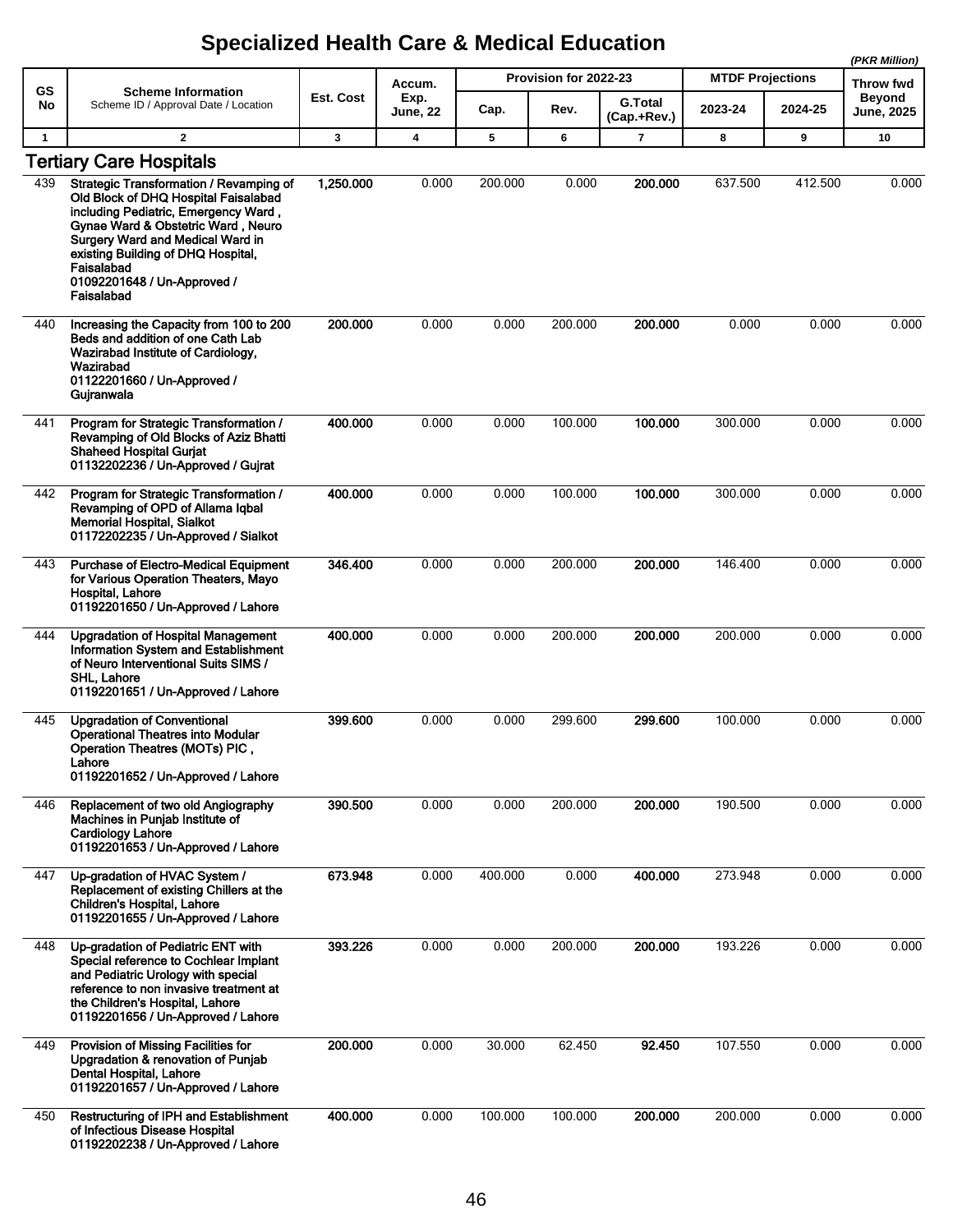|              |                                                                                                                                                                                                             |           |                         |         |                       |                               |                         |         | (PKR Million)               |  |
|--------------|-------------------------------------------------------------------------------------------------------------------------------------------------------------------------------------------------------------|-----------|-------------------------|---------|-----------------------|-------------------------------|-------------------------|---------|-----------------------------|--|
| GS           | <b>Scheme Information</b>                                                                                                                                                                                   |           | Accum.                  |         | Provision for 2022-23 |                               | <b>MTDF Projections</b> |         | <b>Throw fwd</b>            |  |
| No           | Scheme ID / Approval Date / Location                                                                                                                                                                        | Est. Cost | Exp.<br><b>June, 22</b> | Cap.    | Rev.                  | <b>G.Total</b><br>(Cap.+Rev.) | 2023-24                 | 2024-25 | <b>Beyond</b><br>June, 2025 |  |
| $\mathbf{1}$ | $\overline{2}$                                                                                                                                                                                              | 3         | 4                       | 5       | 6                     | $\overline{7}$                | 8                       | 9       | 10                          |  |
| 451          | <b>Strengthening of Specialized Healthcare</b><br>and Medical Education Department<br>01192202251 / Un-Approved / Lahore                                                                                    | 400.000   | 0.000                   | 0.000   | 200.000               | 200.000                       | 200.000                 | 0.000   | 0.000                       |  |
| 452          | <b>Establishment of Pediatric Burn Facility,</b><br>Nishtar Multan (The Pak Italian Modern<br><b>Burn Center)</b><br>01242201662 / Un-Approved / Multan                                                     | 146.800   | 0.000                   | 0.000   | 146.800               | 146.800                       | 0.000                   | 0.000   | 0.000                       |  |
| 453          | Purchase of necessary equipment for<br>Up-gradation of mortuary of Anatomy<br>department, Nishtar Medical University,<br>Multan<br>01242201663 / Un-Approved / Multan                                       | 10.120    | 0.000                   | 0.000   | 10.120                | 10.120                        | 0.000                   | 0.000   | 0.000                       |  |
| 454          | Establishment of 40 Bedded Centre for<br>Blood Disease and 70 Bedded Trauma<br>Centre at Multan<br>01242202259 / Un-Approved / Multan                                                                       | 500.000   | 0.000                   | 0.000   | 300.000               | 300.000                       | 200.000                 | 0.000   | 0.000                       |  |
| 455          | Provision of Equipment for 150 Bedded<br>Institute of Ophthalmology and Allied<br>Vision sciences at Nishtar at Multan<br>01242202260 / Un-Approved / Multan                                                | 500.000   | 0.000                   | 0.000   | 200.000               | 200.000                       | 300.000                 | 0.000   | 0.000                       |  |
| 456          | Completion of Schemes / Clearance of<br><b>Liabilities of unfunded Schemes/Sales</b><br>Tax / Foreign Currency Fluctuation of<br>ADP Schemes for SHC&ME Department                                          | 500.000   | 0.000                   | 200.000 | 300.000               | 500.000                       | 0.000                   | 0.000   | 0.000                       |  |
|              | 01372201661 / Un-Approved / Punjab                                                                                                                                                                          |           |                         |         |                       |                               |                         |         |                             |  |
| 457          | Introduction of Maintenance of Bio<br><b>Medical Equipment Regime</b><br>01372202213 / Un-Approved / Punjab                                                                                                 | 400.000   | 0.000                   | 0.000   | 200.000               | 200.000                       | 200.000                 | 0.000   | 0.000                       |  |
| 458          | <b>Strengthening of Medicine Supply Chain</b><br><b>System across Teaching Hospitals</b><br>01372202216 / Un-Approved / Punjab                                                                              | 400.000   | 0.000                   | 0.000   | 100.000               | 100.000                       | 300.000                 | 0.000   | 0.000                       |  |
| 459          | Program for Provision of Mechanical,<br>Electrical, Plumbing and Generator O&M<br>Services across Tertiary Health Facilities                                                                                | 1,000.000 | 0.000                   | 0.000   | 150.000               | 150.000                       | 850.000                 | 0.000   | 0.000                       |  |
|              | 01372202220 / Un-Approved / Punjab                                                                                                                                                                          |           |                         |         |                       |                               |                         |         |                             |  |
| 460          | Program for Provision of Missing<br>Facilities in Tertiary Care Hospital, in<br>Puniab<br>01372202224 / Un-Approved / Punjab                                                                                | 2,000.000 | 0.000                   | 0.000   | 500.000               | 500.000                       | 1,500.000               | 0.000   | 0.000                       |  |
| 461          | Program for Strategic Transformation /<br>Revamping OPD Blocks in Tertiary Care<br><b>Hospitals in Punjab</b><br>01372202227 / Un-Approved / Punjab                                                         | 1,000.000 | 0.000                   | 0.000   | 200.000               | 200.000                       | 800.000                 | 0.000   | 0.000                       |  |
| 462          | Rehabilitation/ Renovation of Hospitals<br>under Specialized Health Care &<br><b>Medical Education Department through</b><br><b>Health Council / Traditional Mode</b><br>01372202229 / Un-Approved / Punjab | 5,000.000 | 0.000                   | 0.000   | 500.000               | 500.000                       | 4,500.000               | 0.000   | 0.000                       |  |
| 463          | <b>Establishment of Telemedicine Services</b><br>/ Consultation in Hospital in SHC&ME<br>Department<br>01372202230 / Un-Approved / Punjab                                                                   | 100.000   | 0.000                   | 0.000   | 50.000                | 50.000                        | 50.000                  | 0.000   | 0.000                       |  |
| 464          | <b>Standardization of Services of Hospitals</b><br>under SHC&ME Department<br>01372202231 / Un-Approved / Punjab                                                                                            | 400.000   | 0.000                   | 0.000   | 100.000               | 100.000                       | 300.000                 | 0.000   | 0.000                       |  |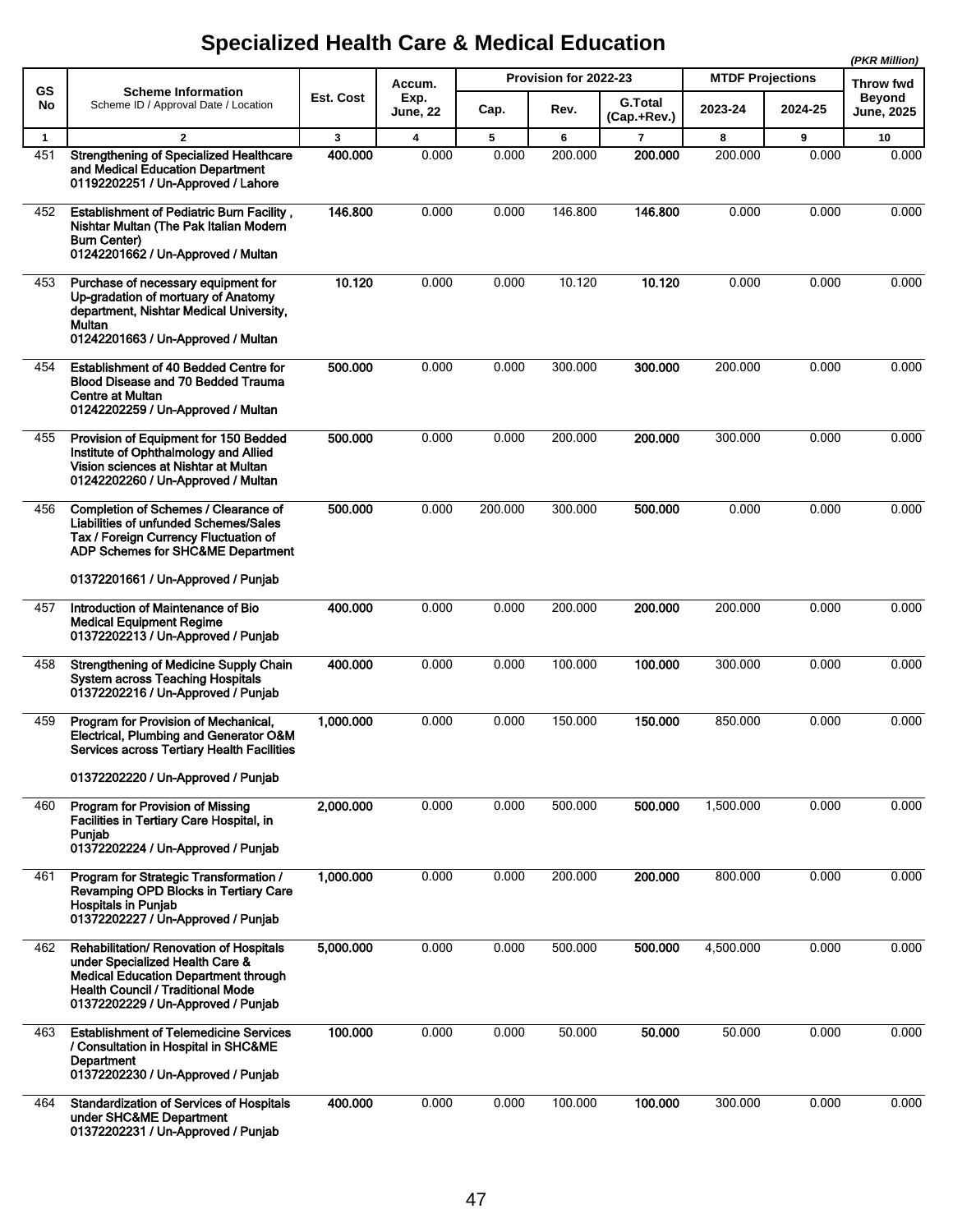| GS<br>No            | <b>Scheme Information</b><br>Scheme ID / Approval Date / Location                                                                                                                                                                                                                                                                                                                                                                         | Est. Cost    | Accum.<br>Exp.                   |            | Provision for 2022-23 | <b>G.Total</b>            | <b>MTDF Projections</b><br>2023-24 |            | Throw fwd<br><b>Beyond</b> |
|---------------------|-------------------------------------------------------------------------------------------------------------------------------------------------------------------------------------------------------------------------------------------------------------------------------------------------------------------------------------------------------------------------------------------------------------------------------------------|--------------|----------------------------------|------------|-----------------------|---------------------------|------------------------------------|------------|----------------------------|
|                     |                                                                                                                                                                                                                                                                                                                                                                                                                                           |              | <b>June, 22</b>                  | Cap.       | Rev.                  | (Cap.+Rev.)               |                                    | 2024-25    | <b>June, 2025</b>          |
| $\mathbf{1}$<br>465 | $\overline{2}$<br><b>Establishment of Hospital Management</b><br>Information System and Queue<br>Management Systems (PACS) in<br><b>Hospitals of SHC&amp;ME Department</b><br>01372202232 / Un-Approved / Punjab                                                                                                                                                                                                                          | 3<br>400.000 | $\overline{\mathbf{4}}$<br>0.000 | 5<br>0.000 | 6<br>200.000          | $\overline{7}$<br>200.000 | 8<br>200.000                       | 9<br>0.000 | 10<br>0.000                |
| 466                 | Program for Strategic Transformation /<br>Revamping of Emergency Department in<br><b>Tertiary Care Hospitals in Punjab</b><br>01372202237 / Un-Approved / Punjab                                                                                                                                                                                                                                                                          | 400.000      | 0.000                            | 100.000    | 100.000               | 200.000                   | 200.000                            | 0.000      | 0.000                      |
| 467                 | <b>Restructuring of Punjab Health</b><br><b>Foundation</b><br>01372202240 / Un-Approved / Punjab                                                                                                                                                                                                                                                                                                                                          | 400.000      | 0.000                            | 0.000      | 200.000               | 200.000                   | 200.000                            | 0.000      | 0.000                      |
| 468                 | Program for Restructuring of Blood<br><b>Transfusion Regime in Punjab</b><br>01372202241 / Un-Approved / Punjab                                                                                                                                                                                                                                                                                                                           | 800.000      | 0.000                            | 0.000      | 300.000               | 300.000                   | 500.000                            | 0.000      | 0.000                      |
| 469                 | Setting-up of New Management<br>Structure in Teaching Hospitals in<br>Punjab<br>01382202243 / Un-Approved / Punjab                                                                                                                                                                                                                                                                                                                        | 400.000      | 0.000                            | 0.000      | 200.000               | 200.000                   | 200.000                            | 0.000      | 0.000                      |
| 470                 | Provision of Dialysis Machines in<br><b>Tertiary care Hospitals in Punjab</b><br>01372202244 / Un-Approved / Punjab                                                                                                                                                                                                                                                                                                                       | 400.000      | 0.000                            | 0.000      | 400.000               | 400.000                   | 0.000                              | 0.000      | 0.000                      |
| 471                 | Pilot Program for Treatment of Hospitals<br><b>Effluents in Punjab</b><br>01372202248 / Un-Approved / Punjab                                                                                                                                                                                                                                                                                                                              | 400.000      | 0.000                            | 0.000      | 100.000               | 100.000                   | 300.000                            | 0.000      | 0.000                      |
| 472                 | <b>Introduction of Hospital Waste</b><br><b>Management Regime in Tertiary Care</b><br><b>Hospitals in Punjab</b><br>01372202249 / Un-Approved / Punjab                                                                                                                                                                                                                                                                                    | 2,000.000    | 0.000                            | 0.000      | 417.695               | 417.695                   | 1,582.305                          | 0.000      | 0.000                      |
| 473                 | Purchase of Ventilators for Tertiary care<br><b>Hospitals in Punjab</b><br>01372202250 / Un-Approved / Punjab                                                                                                                                                                                                                                                                                                                             | 900.000      | 0.000                            | 0.000      | 400.000               | 400.000                   | 500.000                            | 0.000      | 0.000                      |
| 474                 | Program for Provision of Mammography<br>Services through Outsourcing in Tertiary<br>Care Hospitals<br>01372202252 / Un-Approved / Punjab                                                                                                                                                                                                                                                                                                  | 500.000      | 0.000                            | 0.000      | 100.000               | 100.000                   | 400.000                            | 0.000      | 0.000                      |
| 475                 | Program for Provision of CT Scan<br>Services through Outsourcing in Tertiary<br><b>Care Hospitals</b><br>01372202253 / Un-Approved / Punjab                                                                                                                                                                                                                                                                                               | 1,000.000    | 0.000                            | 0.000      | 100.000               | 100.000                   | 900.000                            | 0.000      | 0.000                      |
| 476                 | Program for Provision of MRI Services<br>through Outsourcing in Tertiary Care<br><b>Hospitals</b><br>01372202254 / Un-Approved / Punjab                                                                                                                                                                                                                                                                                                   | 1,000.000    | 0.000                            | 0.000      | 100.000               | 100.000                   | 900.000                            | 0.000      | 0.000                      |
| 477                 | Program for Provision of Bio Medical<br>and Non-Bio Medical Equipment in<br><b>Tertiary Care Hospitals in Punjab</b><br>01372202256 / Un-Approved / Punjab                                                                                                                                                                                                                                                                                | 1,000.000    | 0.000                            | 0.000      | 300.000               | 300.000                   | 700.000                            | 0.000      | 0.000                      |
| 478                 | Program for Strategic Transformation /<br>Revamping of selected blocks of tertiary<br>care facilities (OPD block of Allied<br>Hospital, Faisalabad and old blocks of<br>BVH, Bahawalpur, emergency and OPD<br>of Nishtar hospital and children hospital,<br>Multan, and old block of Benazir Bhutto<br>hospital and holy family hospital,<br>Rawalpindi)<br>01372202223 / Un-Approved /<br>Bahawalpur, Faisalabad, Multan, Rawalpi<br>ndi | 2,000.000    | 0.000                            | 0.000      | 300.000               | 300.000                   | 1,700.000                          | 0.000      | 0.000                      |